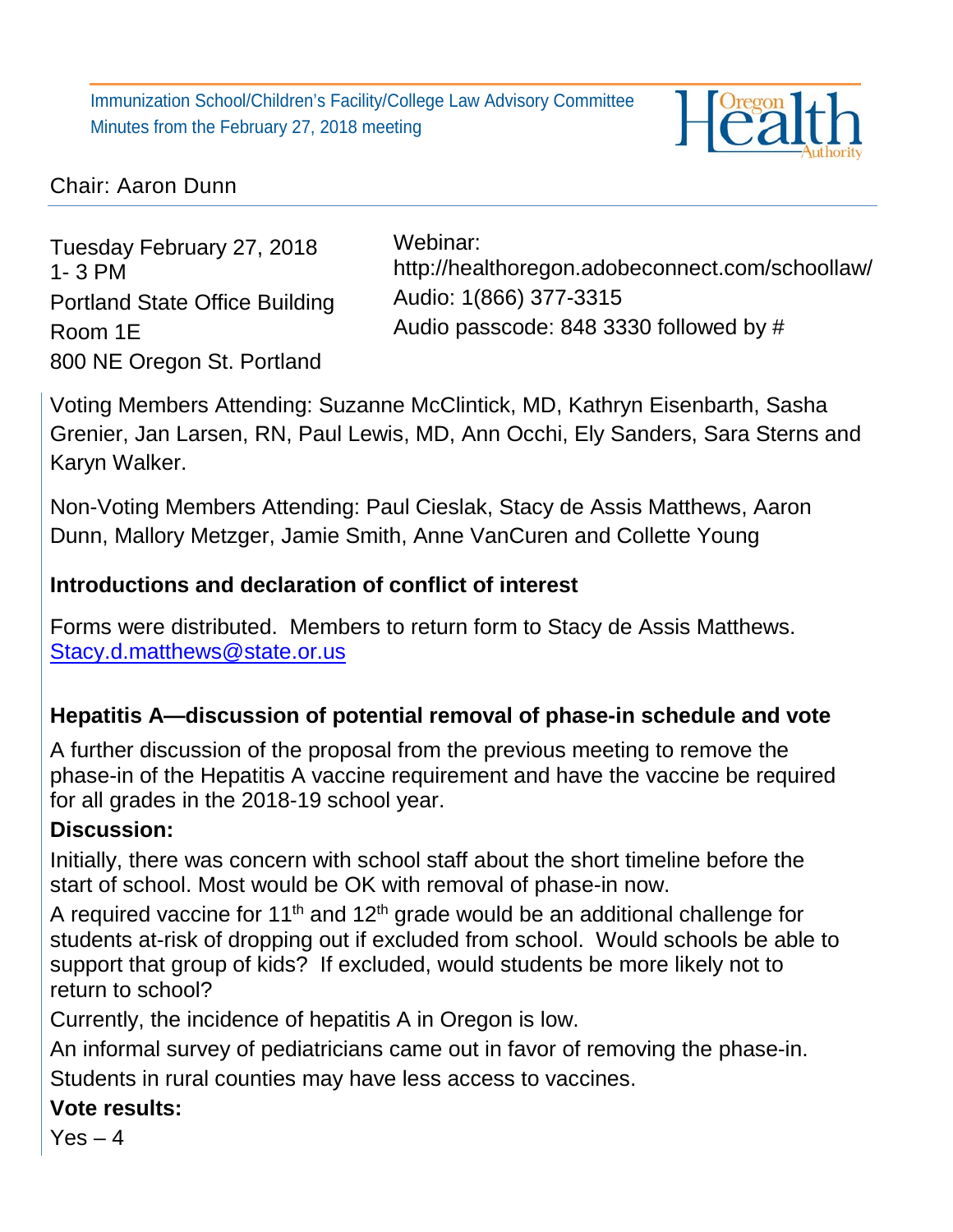Immunization School/Children's Facility/College Law Advisory Committee Minutes from the February 27, 2018 meeting



#### $No - 4$

Abstain – 1

Pending a review by the Committee chair regarding rules addressing a tied vote, the measure does not pass.

[Follow-up: The Committee charter says the following: *Such recommendations become a Committee recommendation when more than one half of the votes are cast in favor of the recommendation.* The Committee chair confirms the measure does not pass.]

# **Potential administrative rules changes:**

Three changes are proposed:

- 1. As schools are moving towards electronic registration and recordkeeping in lieu of paper copies, this change to the rules is intended to clarify that electronic documents and signatures are permissible for immunization records and reports. The proposed wording is: "Nothing in these rules is intended to prevent a person from using or accepting an electronic form, using or accepting an electronic signature as that is defined in ORS 84.004, or using, accepting, transmitting or storing documents electronically."
- 2. Heplisav B is a newly licensed vaccine for prevention of hepatitis B. The Heplisav B vaccine allows for completion of the schedule with 2 doses given to individuals 18 years of age and older. This change allows the two dose schedule when the first dose is given at 18 years of age and older.
- 3. Align language about exclusion of susceptible students during an outbreak with OAR 333-019-0010. Current language is slightly different than the language in the Investigation and Control of Disease administrative rules.

No objections to proposed changes. The rulemaking process will commence in the fall of 2018.

# **Legislative update**

HB 4157 would mandate that certain vaccines be covered by insurers at specific ages. The ages listed for insurers to cover vaccines are not in line with the recommendations of the Advisory Committee on Immunization Practices. The bill would also require OHA to add meningococcal conjugate (age 11 and up) and meningococcal B (age 10 and up) vaccines to requirements for school attendance.